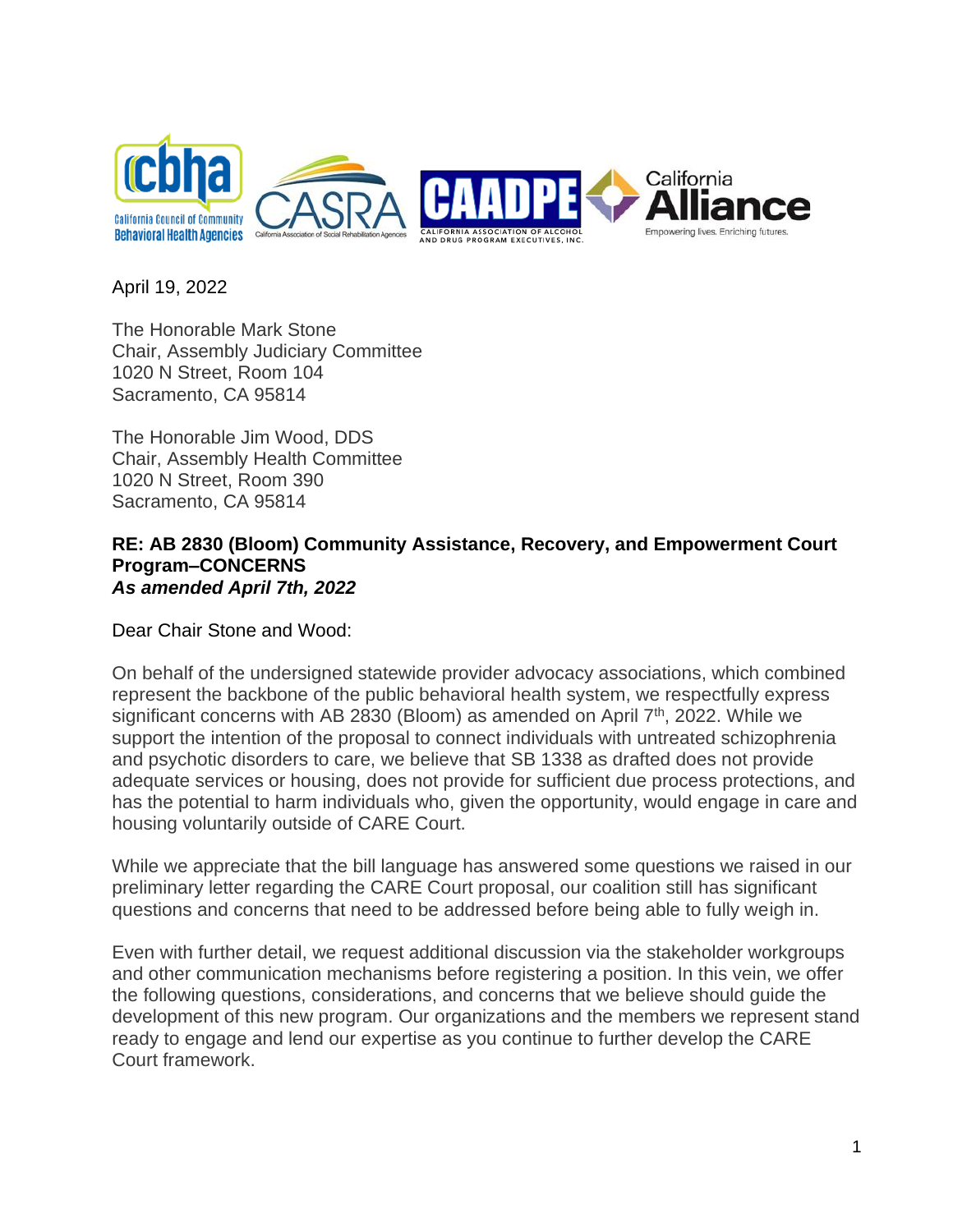While we are generally supportive of providing a robust and accountable system of care and we applaud the intention of this legislation, we do have high level concerns. Individuals coerced into treatment experience these services as trauma, not "care." Though we understand that the Administration's goal is not to look to conservatorship, 5150's and other types of mandated treatment as a first option, the fact that these may ultimately be a part of some individuals' treatment plans during CARE Court is concerning. Research shows that coerced treatment is also ineffective treatment and there are numerous studies demonstrating this with respect to services for individuals experiencing mental health and substance use conditions. Accordingly, coerced treatment should be a last resort, and only used in those instances where there is an immediate threat to life or risk of serious harm. This is a value shared in common by all four state associations and our member organizations.

We remain concerned that CARE Court does not include some critical protections and safeguards outlined in Assisted Outpatient Treatment (AOT). AOT authorizes a court to order an individual with a mental illness in counties that have not opted-out onto courtordered services. AOT eligibility criteria is more specific than CARE Court and critically requires that an individual "has been offered an opportunity to participate in a treatment plan… and the person continues to fail to engage in treatment" and "Participation in the assisted outpatient treatment program would be the least restrictive placement necessary to ensure the person's recovery and stability," pursuant to Welfare and Institutions Code (WIC) 5346 (a)(5-6). Within CARE Court, the petition to place the individual into CARE Court only needs to include an affirmation or affidavit of a qualified behavioral health person that the person has examined, or has made attempts to examine, the respondent in the last three months and that the professional has determined that the person meets or is likely to meet the diagnostic for CARE Court proceedings, pursuant to WIC 5975(g)(1). The qualified behavioral health professional does not need to have offered services to the individual nor even actually evaluated the person in order for a petition to be filed with CARE Court. We find this problematic, as individuals who would otherwise engage in voluntary services will be pulled into an unnecessary legal proceeding which provides them no benefit. We believe that moving forward, CARE Court needs to address these key protections. Without a proper evaluation and service options clients could be faced with further barriers to care.

It is important to note that when it comes to the proposed target population for CARE Court, those individuals experiencing co-occurring mental health and substance use disorders might be the majority group as they are more likely to come to the attention of those who might make referrals into the CARE Court process. Additionally, we remain concerned about clients who never have had contact with the legal system but through this initiative would be experiencing it through this new program. This is why it is of utmost importance to ensure that the CARE Court referral and treatment process is comprehensive and attends to the various impacts of the social determinants of health on this population.

During our conversations with CalHHS staff, we understand the Administration's commitment to focusing on the least restrictive treatment environments and allowing as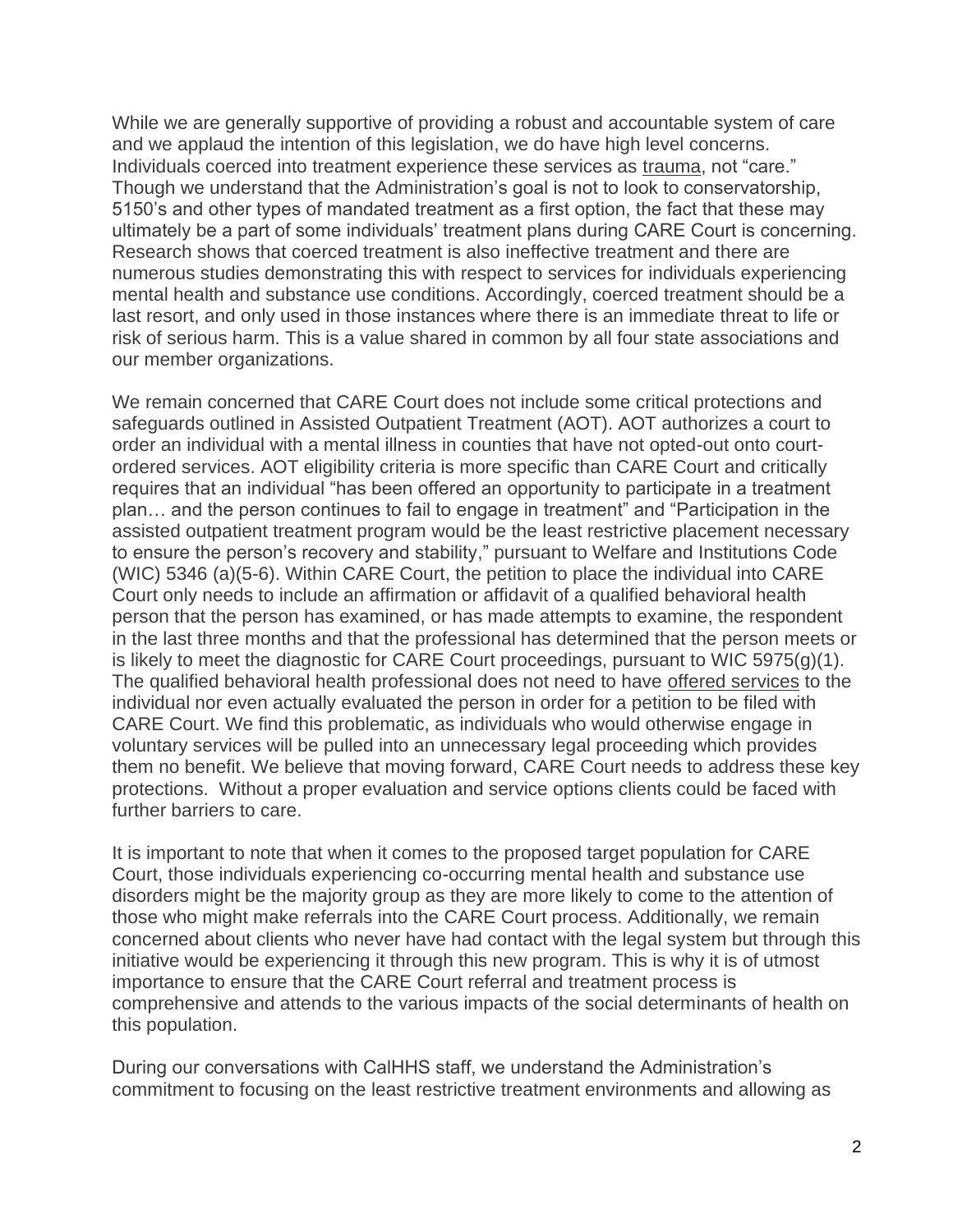much individual choice in the CARE Court process. However, many of our members continue to react to the messaging around CARE Court which seems to feed into stigmabased beliefs around violence and incompetence on the part of those that CARE Court would look to serve. This messaging can and will have an impact on those who might participate in CARE Court, and "care" and "court" are two words that don't make much sense when combined.

With respect to timeline, we believe the January 2023 start date for CARE Court implementation is overly ambitious for an effort with this level of complexity. Additionally, the bill does not require health care service plans and health insurers to cover services for their enrollees that are in CARE Court until July 1, 2023. We are concerned that the ambitious timeline may leave many important details and questions unresolved, and ultimately fail the individuals the proposal aims to help. For example, if critical resources such as workforce for treatment settings and housing do not exist, an individual is bound to fail. As such, we request consideration of a pilot program of several select counties for the next three years beginning January 1 2024, with a sunset, and a robust evaluation conducted by a university. This will allow the state to test the effectiveness of this new court model and correct unforeseen challenges with the program prior to statewide rollout.

Below, we outline additional feedback from our members:

How does the Administration envision substance use disorder conditions to be included in CARE Court? Methamphetamine-induced psychosis, a transient condition, is included under a psychotic disorder although the strategies and involuntary treatment are not effective for this condition. Additionally, individuals with co-occurring conditions will be included under CARE Court and the services described do not match what is needed for an individual with a substance use disorder condition. Access to MAT, recovery residences, harm reduction services, contingency management, and individualized treatment are critical for individuals with substance use disorders. Additionally, what will prevent CARE Court from being used to further criminalize or coerce substance use disorders? How will additional treatment capacity be funded for substance use disorder care? Drug Medi-Cal alone cannot meet the full needs. Since a high percentage of the population in question are co-occurring, there is a significant capacity shortage today to meet the need of this population.

There will need to be a new workforce of evaluators for CARE Court that is trained specifically on the eligible diagnoses and impairment criteria. From conversations regarding alienist evaluations for felony incompetent to stand trial (IST) evaluations, there is not sufficient training or an adequate number of evaluators leading to delays before evaluation and inappropriate evaluations leading to individuals who are competent being placed on the IST waitlist. It is unclear in the bill's language who is qualified to do these evaluations and there is no definition in the bill of a "qualified behavioral health professional." How will the state prevent something similar from happening with CARE Court? One potential solution could include adapting the Massachusetts model for IST evaluations which includes workshops for evaluators, individual mentoring, review of reports, written examination and an ongoing quality improvement process overseen by the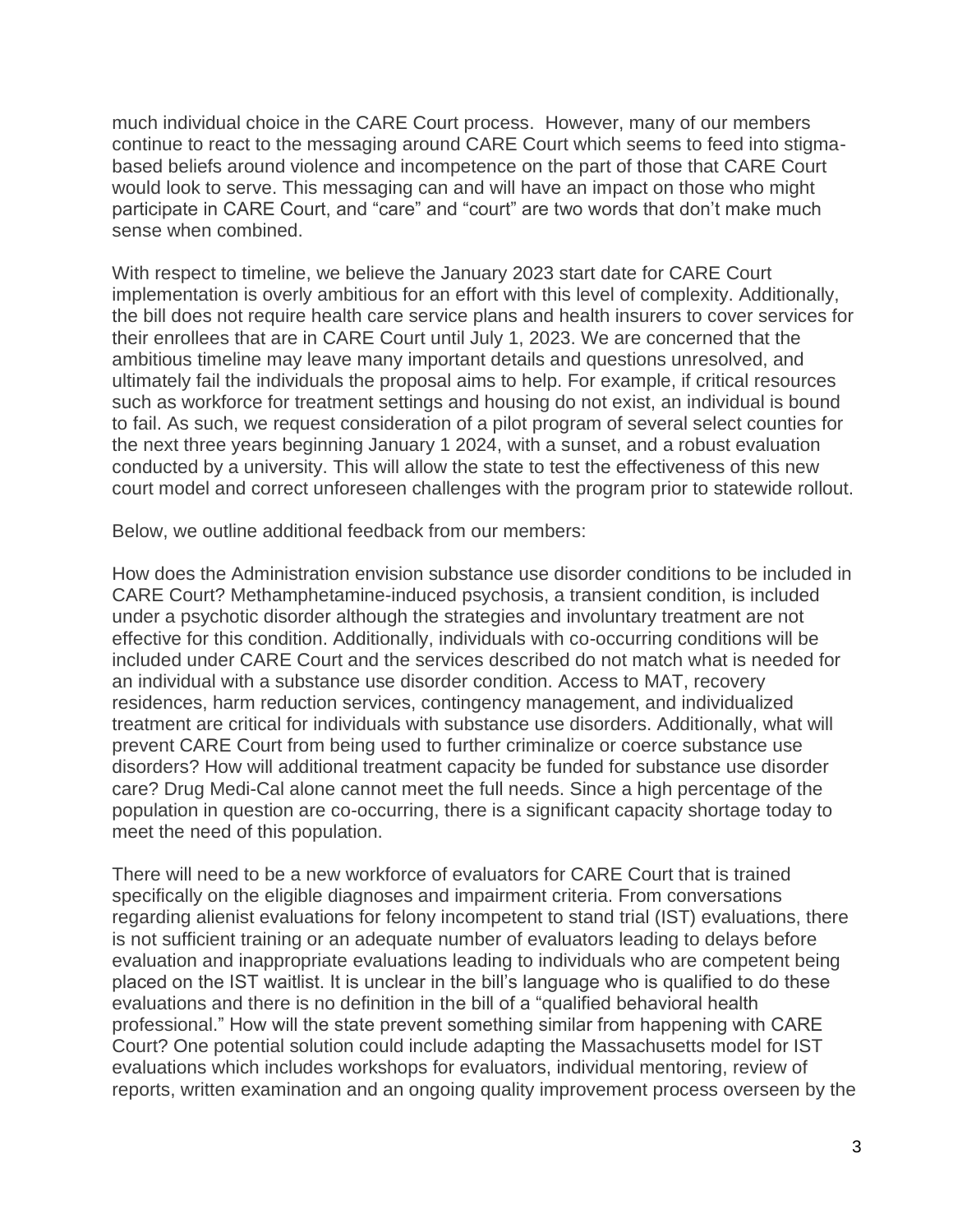state mental health agency. Additionally, it is imperative that the CARE Court process include protections for underserved, underrepresented and under-resourced communities that have been historically targeted by law enforcement for crimes at a higher rate than other communities.

Given that there is an existing behavioral health staffing shortage, what will prevent CARE Court from draining staff from community-based programs into a costly and timeconsuming court process where individuals are already receiving services? We hear from provider agencies that the critical barrier that prevents them from offering additional services is the lack of ability to hire and retain qualified workforce. One specific example is when San Francisco City and County declared a local state of emergency in December regarding the situation in the Tenderloin, allowing them to waive the government hiring process and fill nearly all of the hundreds of vacant and funded positions within the behavioral health branch of the Department of Public Health. However, doing this gutted the vital workforce from local CBOs. While we appreciate that the Administration has proposed a Care Economy Workforce request in the Fiscal Year 2022-23 State Budget, workforce development will take time and the immediate need is far greater than what is proposed to meet the needs of Californians with mental health and substance use conditions.

While considering workforce shortages, we are also uneasy about deadlines listed in the bill. Between 56 distinct county systems this program will be implemented in many different ways. This could prove to be problematic when mandating each client receive a hearing no later than 30 days. If hearings are delayed for more than 30 days the "defendant is released on their own recognizance" and, without a transition plan, returns to the community. Not only do we think it would be feckless to let someone simply lapse out of care due to a missed deadline but without an appropriate transition plan further homelessness and churn is inevitable.

While we understand that CARE Court is not intended to be a silver bullet solution to homelessness, likely a significant portion of the individuals in CARE Court will be experiencing homelessness or housing insecurity. How does CARE Court intend to operate when we are experiencing a general lack of housing services for individuals with behavioral health conditions? We have members that are currently doing a superb job of engaging predominantly individuals experiencing homelessness with both mental health and substance use conditions, but are having a difficult time linking individuals to housing and services particularly for individuals with co-occurring conditions because these options simply do not exist. Clients are able to take a shower, access harm reduction services, and get short-term services, but there remains a need for more housing options for individuals with behavioral health conditions.

It is also important to note that research from Dr. Margot Kushel of UC San Francisco indicates that half of all individuals experiencing homeless today are over the age of 50 with half of this population having their first experience of homelessness after they turned 50 years old. There is a significant percentage of this population who have geriatric conditions beyond their biological age including urinary incontinence, hearing impairment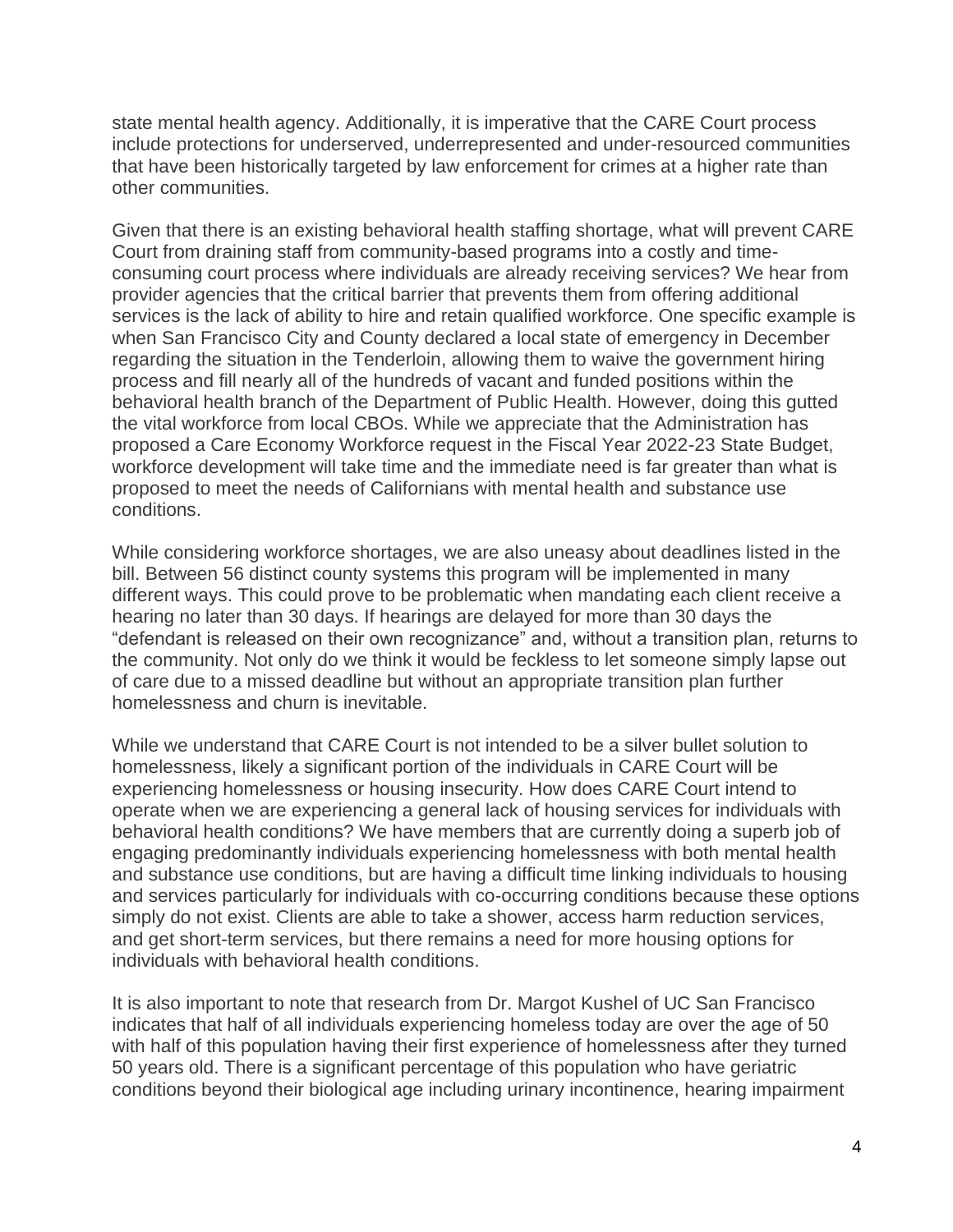and mobility impairment. As such, access to services, including housing needs to be designed to address these needs. Does the CARE Plan designed within the CARE Court model include adequate access to primary care and physical health care services?

Our members raised several questions about the mechanics of CARE Court and how it will actually be operationalized. The pathway of Referral, Clinical Evaluation, Care Plan, Support, and Success is highly aspirational and does not reflect all of the possible situations that could occur including refusal of treatment. As well as the successful examples outlined in the materials we have seen, is it possible to see a diagram or decision tree that reflects a person refusing or failing out of CARE Court, at each point in the pathway, in order to better understand their treatment options and what happens to them if they refuse or drop out of the process prior to the "end?"

Lastly, our members are also concerned about the role that different system representatives play in the CARE Court model. What will happen if a homeless outreach worker or a police officer refers an individual to be evaluated and placed into CARE Court, but the individual refuses? To what location are the notices served when the individual is unhoused? Will the person be arrested or detained by law enforcement? Further, how does the person actually get to the court? Are they transported? Where will the person be detained until they are evaluated? We believe that jails are not the appropriate place for individuals with behavioral health conditions and psychiatric hospitals are already at capacity. What protections will exist for situations where an inappropriate referral is made? How will individuals who lack medical decision-making capacity also be required to complete an advanced health care directive?

Our organizations combined represent the community-based providers on the ground serving individuals that could potentially be ordered into CARE Court. We have provided commentary and questions reflecting fundamental details that need to be resolved prior to CARE Court passing the Legislature, being signed by the Governor, and implemented.

We are committed to continuing discussions with our respective members, with the Legislature, and with the CalHHS team. If you have any questions, please do not hesitate to outreach to any of our organizations.

Sincerely,

Delate Cle 1/2

Le Ondra Clark Harvey, Ph.D., Chief Executive Officer, California Council of Community Behavioral Health Agencies